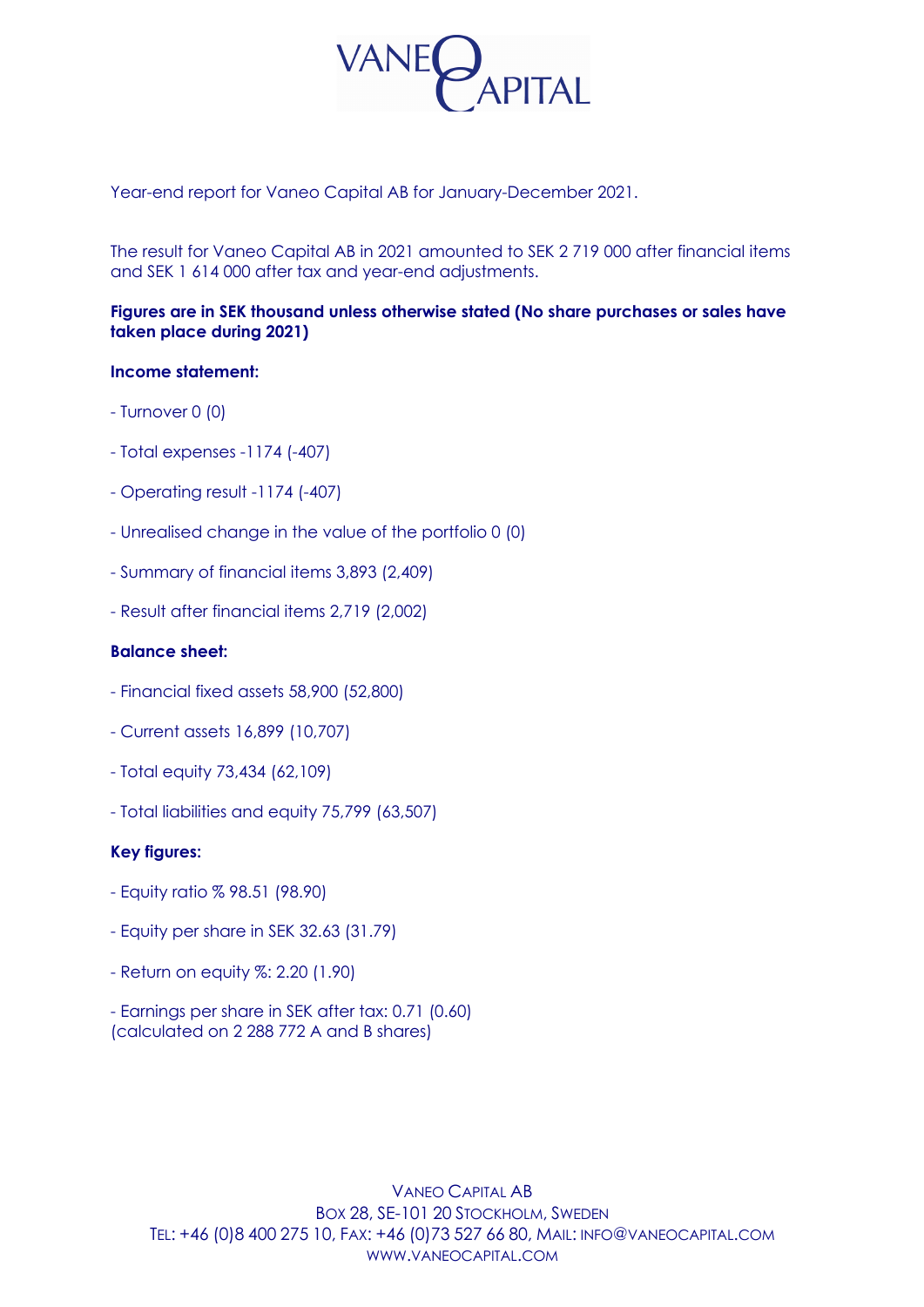

### **Significant events in 2021:**

 - Through new issues during 2021, the share capital has been increased from SEK 19 775 120 to SEK 22 887 772.

- Decision to list Vaneo Capital AB on NGM (Nordic Growth Market). Discussions with the stock exchange began in 2021 and the listing process is to start in 2022. The reason is that the Board believes that the company has reached the size needed for this and to make the share more liquid than is the case today. Another reason for the listing is to spread the ownership of the company.

- Decision to remain in fixed income investments in order to possibly start reinvesting in shares in 2022 if the market situation is right.

The company's total portfolio developed by 3.66% in 2021. The fixed income portion generates an annualized return of approximately 6%.

Financial calendar of Vaneo Capital AB 556892-8328 for 2022-2023.

For inquiries please contact Björn Falk, Chairman of the Board of Directors at +44 7780 231 231 or +44 20 3405 4949 or by email to bjorn.falk@vaneocapital.com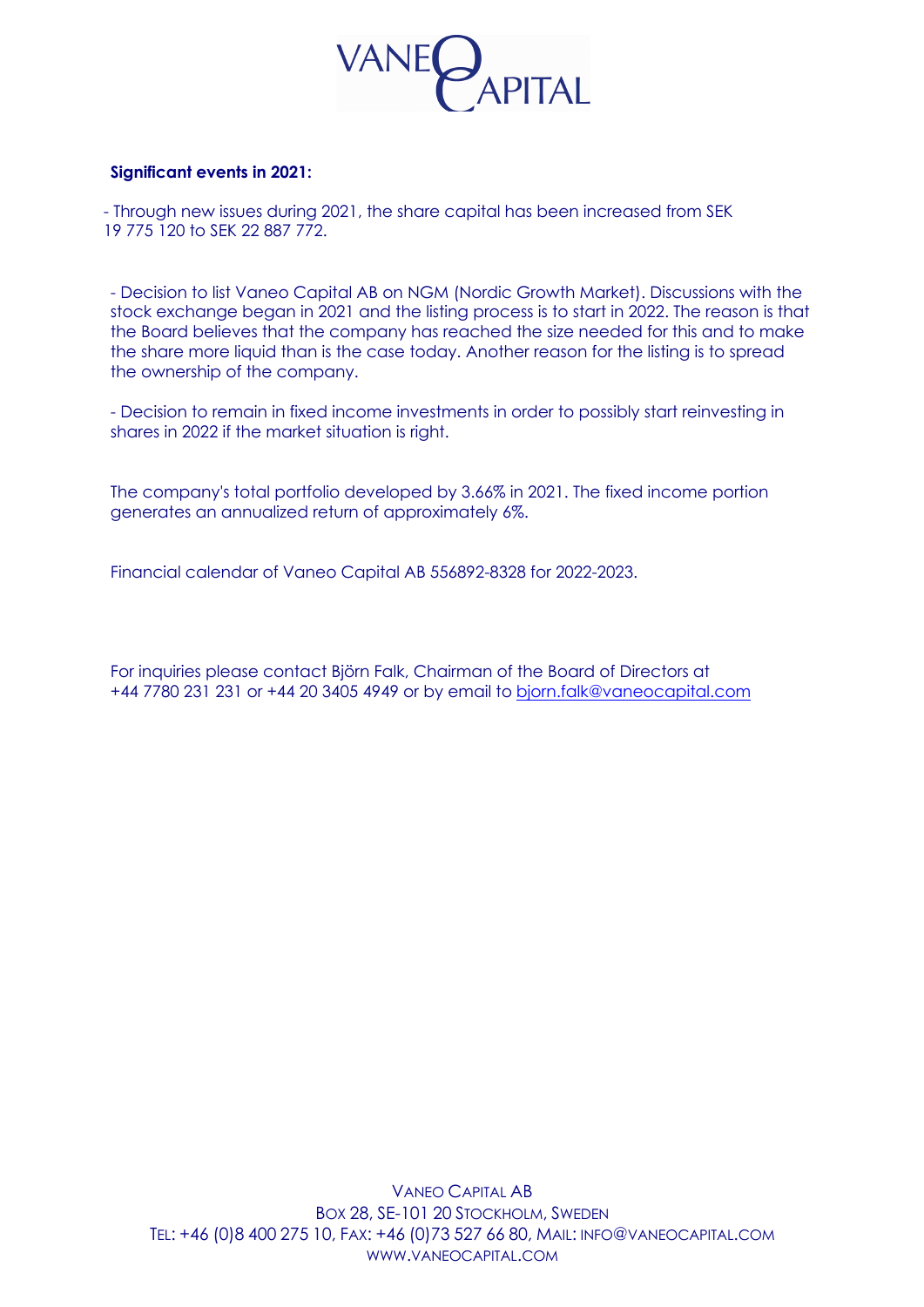## **INCOME STATEMENTS**

| <b>PERFORMANCE REPORT</b>           |            |            |            |             |
|-------------------------------------|------------|------------|------------|-------------|
|                                     | 01/07/2021 | 01/01/2021 | 01/07/2020 | 01/01/2020  |
| <b>OPERATING INCOME ETC.</b>        | 31/12/2021 | 31/12/2021 | 31/12/2020 | 31/12/2020  |
| <b>Net sales</b>                    | 0          | 0          | 0          | 0           |
| <b>Operating expenses</b>           |            |            |            |             |
| Purchase of securities              | 0          | 0          | 0          | $\mathbf 0$ |
| Other external costs                | $-485$     | $-1,174$   | $-116$     | $-407$      |
| <b>Total operating expenses</b>     | $-485$     | $-1,174$   | $-116$     | $-407$      |
| <b>Operating result</b>             | $-485$     | $-1,174$   | $-116$     | $-407$      |
| <b>Financial items</b>              |            |            |            |             |
| Result from financial fixed assets  |            |            |            |             |
|                                     | $\Omega$   | $\Omega$   | $\Omega$   | $\mathbf 0$ |
| Interest income                     | 1,983      | 3,896      | 1,498      | 2,820       |
| Interest costs                      | 0          | $-3$       | $-119$     | $-411$      |
| <b>Total financial items</b>        | 1,983      | 3,893      | 1,379      | 2,409       |
| <b>Result after financial items</b> | 1,498      | 2,719      | 1,263      | 2,002       |
| <b>Financial statements</b>         | $-369$     | $-680$     | $-316$     | $-500$      |
| Tax cost for the year               | $-232$     | $-425$     | $-203$     | $-322$      |
| Result for the year                 | 897        | 1,614      | 744        | 1,180       |
|                                     |            |            |            |             |

# **BALANCE SHEETS**

#### **BALANCE SHEET REPORT**

| <b>ASSETS</b>                       | 31/12/2021 | 31/12/2020 |
|-------------------------------------|------------|------------|
| <b>Financial fixed assets</b>       |            |            |
| Securities                          | 58,900     | 52,800     |
| <b>Total financial fixed assets</b> | 58,900     | 52,800     |
| <b>Current assets</b>               |            |            |
| Claims                              |            |            |
| Interest-bearing receivables        | 10,211     | 10,231     |
| Other receivables                   | 5,945      | 77         |
| Interim posters                     | 487        | 386        |
| <b>Total receivables</b>            | 16,643     | 10,694     |
| Cash and bank                       |            |            |
| Bank                                | 256        | 13         |
| <b>Total cash and bank</b>          | 256        | 13         |
| <b>Total current assets</b>         | 16,899     | 10,707     |
| <b>TOTAL ASSETS</b>                 | 75,799     | 63,507     |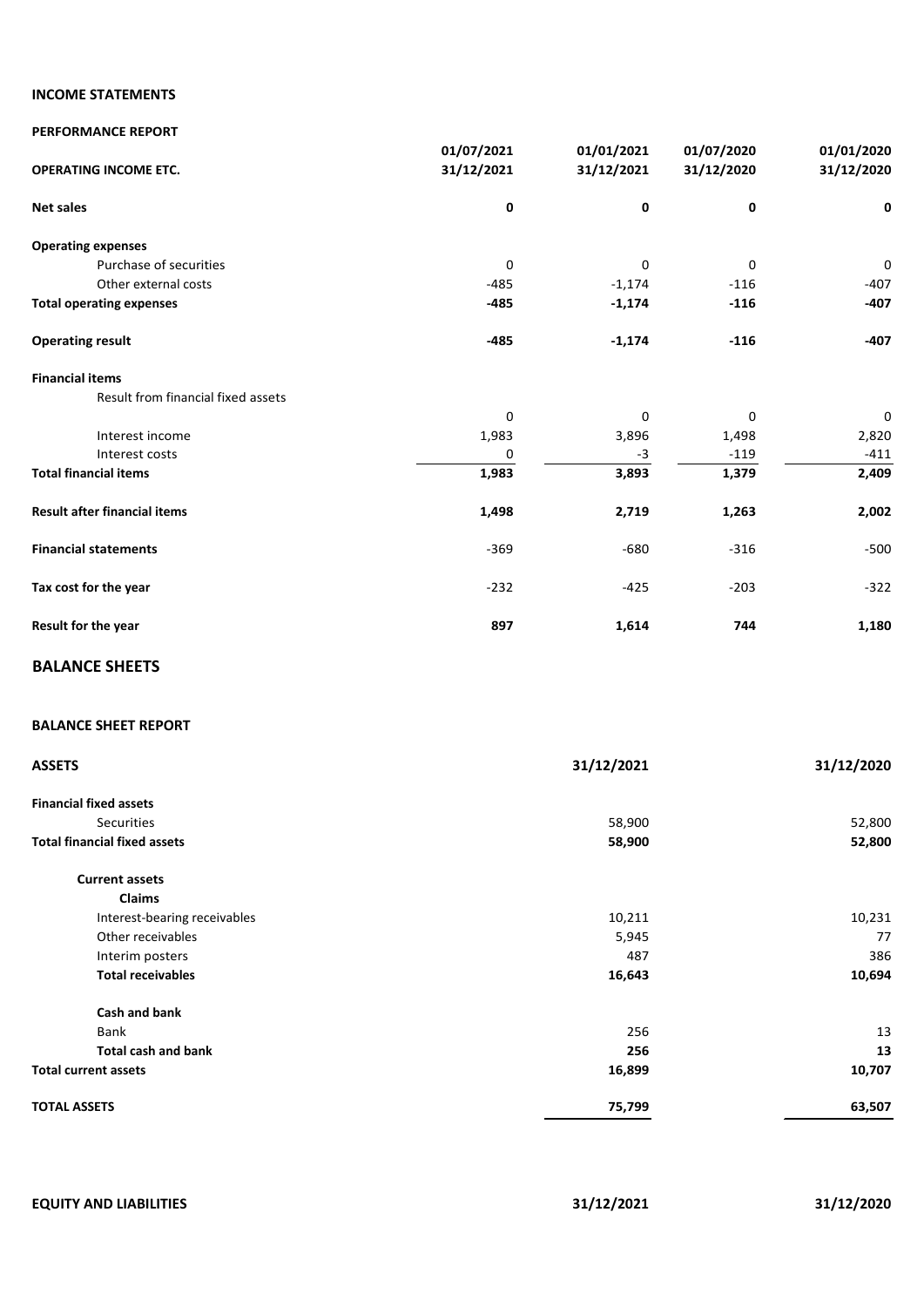| <b>Equity capital</b>               |        |        |
|-------------------------------------|--------|--------|
| Share capital                       | 24,179 | 21,313 |
| Overexposure fund                   | 29,311 | 22,466 |
| <b>Balanced result</b>              | 18,330 | 17,150 |
| Reported result                     | 1,614  | 1,180  |
| <b>Total equity</b>                 | 73,434 | 62,109 |
| <b>Untaxed reserves</b>             |        |        |
| Accrual funds                       | 1,555  | 875    |
| <b>Current liabilities</b>          |        |        |
| Trade payables                      | 19     | 0      |
| Tax liabilities                     | 732    | 475    |
| Other current liabilities           | 1      | 1      |
| Accrued expenses                    | 58     | 47     |
| <b>Total current liabilities</b>    | 810    | 523    |
| <b>TOTAL LIABILITIES AND EQUITY</b> | 75,799 | 63,507 |

#### **Key figures**

| Result after financial items, SEK thousand                                                                                            | 2,719  | 2,002  |
|---------------------------------------------------------------------------------------------------------------------------------------|--------|--------|
| Return on equity %                                                                                                                    | 2.20   | 1.90   |
| Equity ratio %                                                                                                                        | 98.51  | 98.90  |
| <b>Balance sheet total, SEK thousand</b>                                                                                              | 75,799 | 63,507 |
| Earnings per share after financial items, SEK<br>(calculated on (2previous 288772year 5121975) shares after new issues)               | 1.19   | 1.01   |
| Earnings per share after (20,6previous year 21.4)% tax, SEK<br>(calculated on (2previous 288772year 5121975) shares after new issues) | 0.71   | 0.60   |
| Equity per share, SEK<br>(calculated on (2previous 288772year 5121975) shares after new issues)                                       | 32.63  | 31.79  |